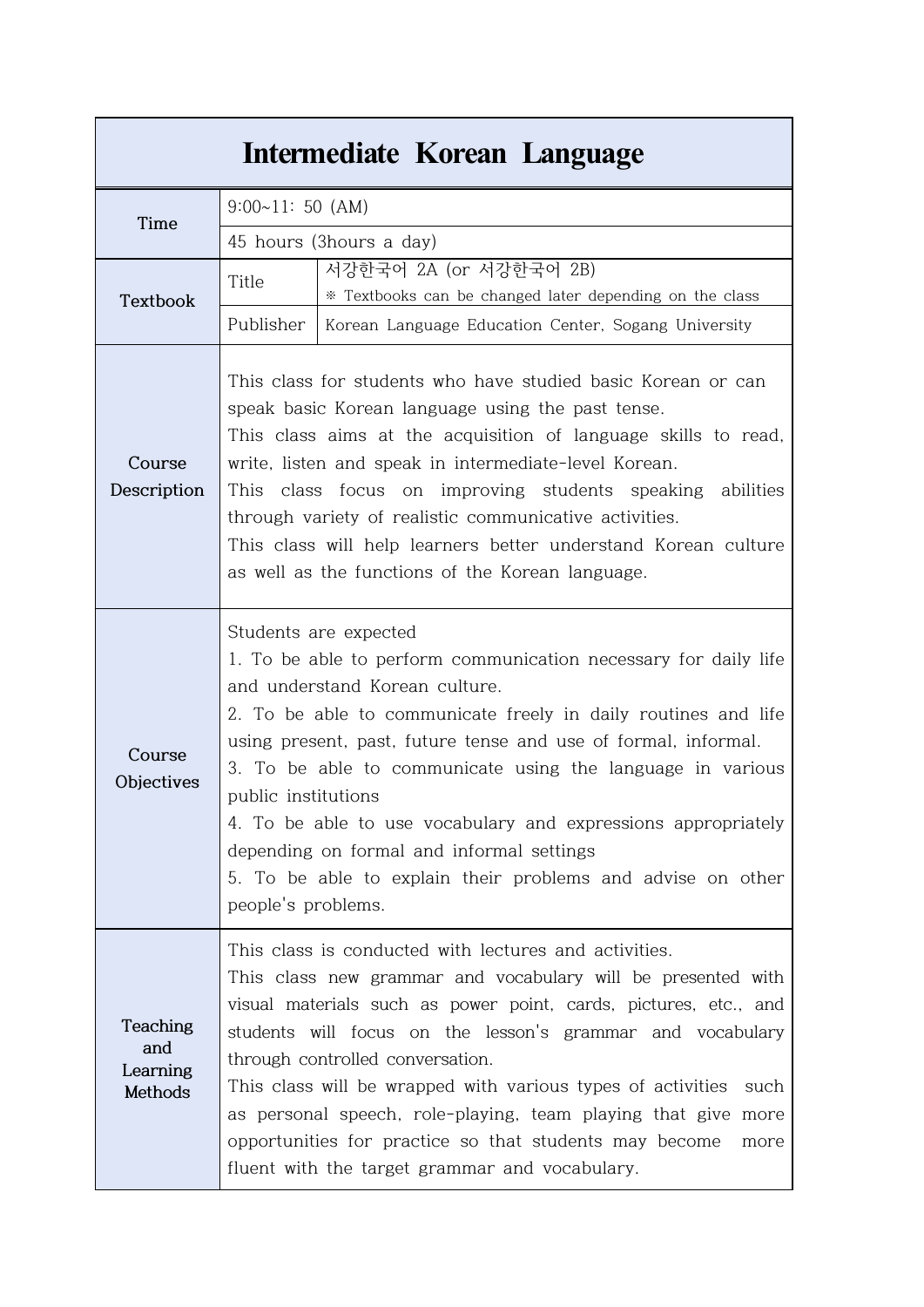|            | Activities                                                                                                                                                       | Writing test                                                                                                                | Attendance                                                              |
|------------|------------------------------------------------------------------------------------------------------------------------------------------------------------------|-----------------------------------------------------------------------------------------------------------------------------|-------------------------------------------------------------------------|
|            | 40%                                                                                                                                                              | 50%                                                                                                                         | 10%                                                                     |
| Evaluation | The activities<br>will be<br>wrapped with various<br><sub>of</sub><br>activities<br>types<br>such<br>personal<br>as<br>role-playing,<br>speech,<br>team project. | This<br>class<br>includes<br>the<br>final exam.<br>The test includes words,<br>expressions, and grammar<br>that we learned. | If students<br>attend less<br>than 75%, they<br>will fail the<br>class. |

| <b>Course Schedule</b> |                                                                                                                                                                      |                                                                                                                                        |  |  |  |
|------------------------|----------------------------------------------------------------------------------------------------------------------------------------------------------------------|----------------------------------------------------------------------------------------------------------------------------------------|--|--|--|
| Unit                   | Topic & Content                                                                                                                                                      |                                                                                                                                        |  |  |  |
| $\mathbf{1}$           | Orientation & Review on the basic<br>Korean                                                                                                                          | * Contents from elementary<br>course will be reviewed.<br>* Review of verbs tens and<br>irregular form                                 |  |  |  |
| $\mathbf{2}$           | [Unit1] 이름이 어떻게 되세요?(1)<br>- Greeting someone<br>- Describing future plans                                                                                           | * -(으)세요(존댓말): Honorific form<br>* -아/어 드릴게요: I will do for you<br>* N이/가 아니에요: to be not                                              |  |  |  |
| 3                      | [Unit1] 이름이 어떻게 되세요?(2)<br>- Asking for and giving<br>personal<br>information<br>- Interview                                                                         | * Practice the conversation related<br>to grammar learned in the previous<br>week and do group activities.                             |  |  |  |
| $\overline{4}$         | [Unit 2] 수업이 끝난 다음에 뭐 하세요?(1)<br>- Giving reasons for being unavailable<br>- Asking and answering questions about<br>purposes.<br>- Exchanging personal information  | * - (으) ㄴ 다음에 :after doing<br>something, after something happens<br>* - (으)려고: in order to do (some<br>action)<br>* -고 있다: to be doing |  |  |  |
| 5                      | [Unit 2] 수업이 끝난 다음에 뭐 하세요? (2)<br>- Giving reasons for being unavailable<br>- Asking and answering questions about<br>purposes.<br>- Exchanging personal information | - Practice the conversation related<br>learned<br>to<br>grammar<br>in<br>the<br>previous week and do<br>group<br>activities.           |  |  |  |
| 6                      | [Unit 3] 친구 만나서 뭐 했어요?<br>- Describing routines and activities<br>- Talking about past activities<br>- Asking about someone's past                                   | * - (으) ㄹ 때: When, while<br>* -기 전에: before doing something<br>* - 아/어/여서①: (someone) does<br>something and does something else        |  |  |  |
| $\overline{7}$         | [Unit 3] 친구 만나서 뭐 했어요? (2)<br>- Describing routines and activities<br>- Talking about past activities<br>- Asking about someone's past                               | - Practice the conversation related<br>to<br>learned<br>in<br>grammar<br>the<br>previous week and do<br>group<br>activities.           |  |  |  |